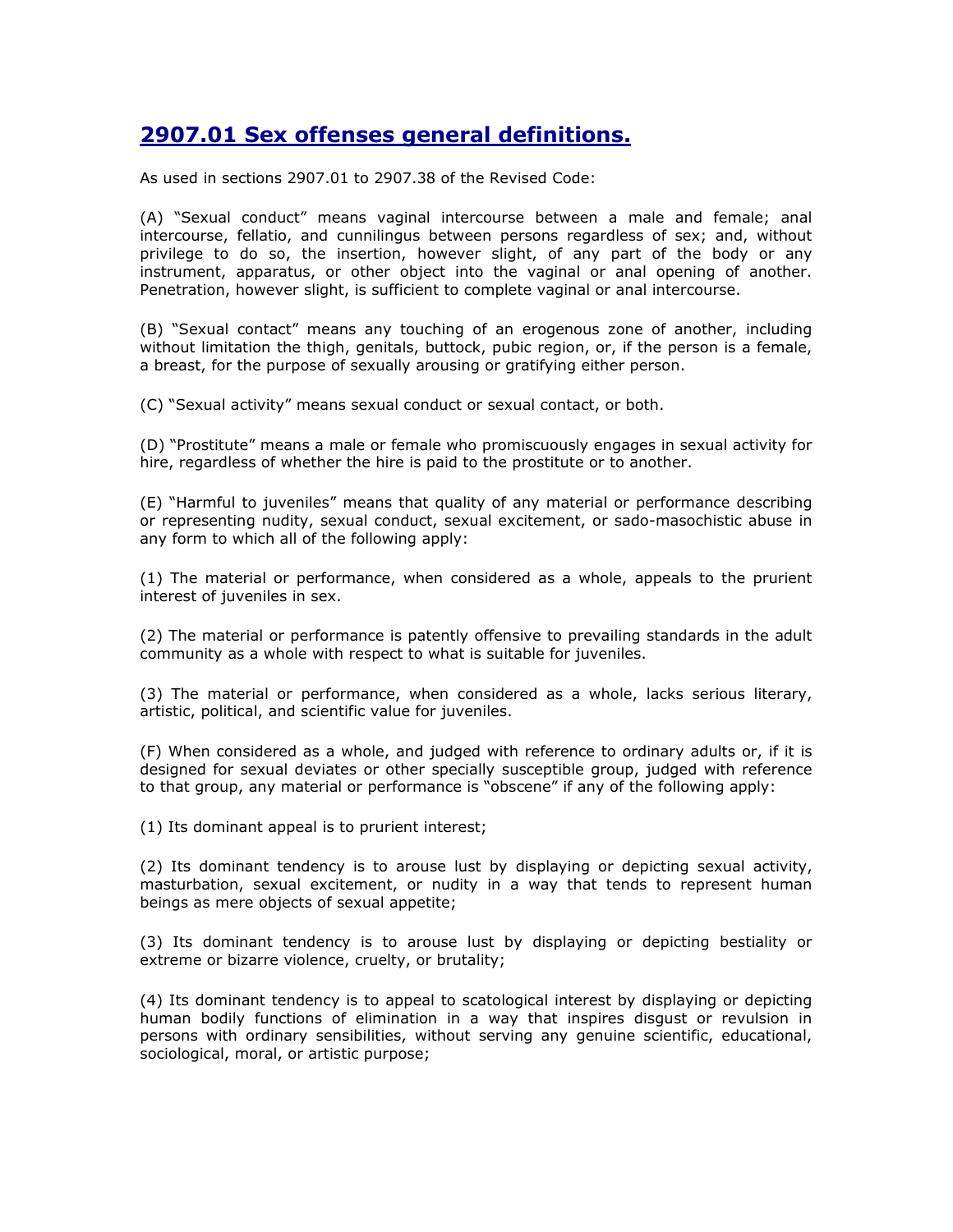(5) It contains a series of displays or descriptions of sexual activity, masturbation, sexual excitement, nudity, bestiality, extreme or bizarre violence, cruelty, or brutality, or human bodily functions of elimination, the cumulative effect of which is a dominant tendency to appeal to prurient or scatological interest, when the appeal to such an interest is primarily for its own sake or for commercial exploitation, rather than primarily for a genuine scientific, educational, sociological, moral, or artistic purpose.

(G) "Sexual excitement" means the condition of human male or female genitals when in a state of sexual stimulation or arousal.

(H) "Nudity" means the showing, representation, or depiction of human male or female genitals, pubic area, or buttocks with less than a full, opaque covering, or of a female breast with less than a full, opaque covering of any portion thereof below the top of the nipple, or of covered male genitals in a discernibly turgid state.

(I) "Juvenile" means an unmarried person under the age of eighteen.

(J) "Material" means any book, magazine, newspaper, pamphlet, poster, print, picture, figure, image, description, motion picture film, phonographic record, or tape, or other tangible thing capable of arousing interest through sight, sound, or touch and includes an image or text appearing on a computer monitor, television screen, liquid crystal display, or similar display device or an image or text recorded on a computer hard disk, computer floppy disk, compact disk, magnetic tape, or similar data storage device.

(K) "Performance" means any motion picture, preview, trailer, play, show, skit, dance, or other exhibition performed before an audience.

(L) "Spouse" means a person married to an offender at the time of an alleged offense, except that such person shall not be considered the spouse when any of the following apply:

(1) When the parties have entered into a written separation agreement authorized by section 3103.06 of the Revised Code;

(2) During the pendency of an action between the parties for annulment, divorce, dissolution of marriage, or legal separation;

(3) In the case of an action for legal separation, after the effective date of the judgment for legal separation.

(M) "Minor" means a person under the age of eighteen.

(N) "Mental health client or patient" has the same meaning as in section 2305.51 of the Revised Code.

(O) "Mental health professional" has the same meaning as in section 2305.115 of the Revised Code.

(P) "Sado-masochistic abuse" means flagellation or torture by or upon a person or the condition of being fettered, bound, or otherwise physically restrained.

Effective Date: 01-01-2004; 08-03-2006; 08-17-2006; 2007 SB10 01-01-2008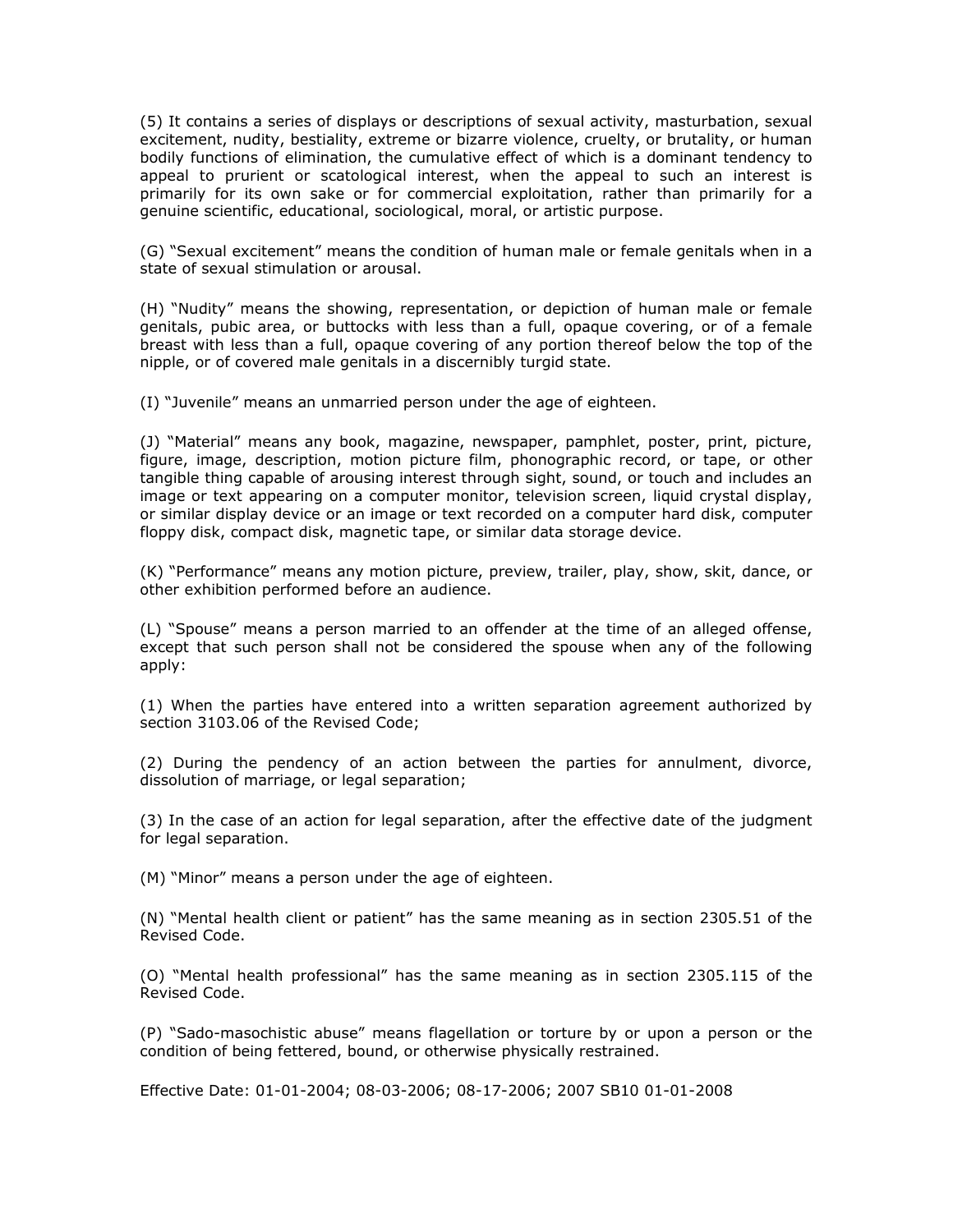## 2907.35 Presumptions in obscenity cases.

(A) An owner or manager, or agent or employee of an owner or manager, of a bookstore, newsstand, theater, or other commercial establishment engaged in selling materials or exhibiting performances, who, in the course of business:

(1) Possesses five or more identical or substantially similar obscene articles, having knowledge of their character, is presumed to possess them in violation of division (A)(5) of section 2907.32 of the Revised Code;

(2) Does any of the acts prohibited by section 2907.31 or 2907.32 of the Revised Code, is presumed to have knowledge of the character of the material or performance involved, if the owner, manager, or agent or employee of the owner or manager has actual notice of the nature of such material or performance, whether or not the owner, manager, or agent or employee of the owner or manager has precise knowledge of its contents.

(B) Without limitation on the manner in which such notice may be given, actual notice of the character of material or a performance may be given in writing by the chief legal officer of the jurisdiction in which the person to whom the notice is directed does business. Such notice, regardless of the manner in which it is given, shall identify the sender, identify the material or performance involved, state whether it is obscene or harmful to juveniles, and bear the date of such notice.

(C) Sections 2907.31 and 2907.32 of the Revised Code do not apply to a motion picture operator or projectionist acting within the scope of employment as an employee of the owner or manager of a theater or other place for the showing of motion pictures to the general public, and having no managerial responsibility or financial interest in the operator's or projectionist's place of employment, other than wages.

(D)(1) Sections 2907.31, 2907.311 , 2907.32, 2907.321 , 2907.322 , 2907.323 , and 2907.34 and division (A) of section 2907.33 of the Revised Code do not apply to a person solely because the person provided access or connection to or from an electronic method of remotely transferring information not under that person's control, including having provided capabilities that are incidental to providing access or connection to or from the electronic method of remotely transferring the information, and that do not include the creation of the content of the material that is the subject of the access or connection.

(2) Division (D)(1) of this section does not apply to a person who conspires with an entity actively involved in the creation or knowing distribution of material in violation of section 2907.31, 2907.311 , 2907.32, 2907.321 , 2907.322 , 2907.323 , 2907.33, or 2907.34 of the Revised Code or who knowingly advertises the availability of material of that nature.

(3) Division (D)(1) of this section does not apply to a person who provides access or connection to an electronic method of remotely transferring information that is engaged in the violation of section 2907.31, 2907.311, 2907.32, 2907.321, 2907.322, 2907.323, 2907.33, or 2907.34 of the Revised Code and that contains content that person has selected and introduced into the electronic method of remotely transferring information or content over which that person exercises editorial control.

(E) An employer is not guilty of a violation of section 2907.31, 2907.311 , 2907.32, 2907.321 , 2907.322 , 2907.323 , 2907.33, or 2907.34 of the Revised Code based on the actions of an employee or agent of the employer unless the employee's or agent's